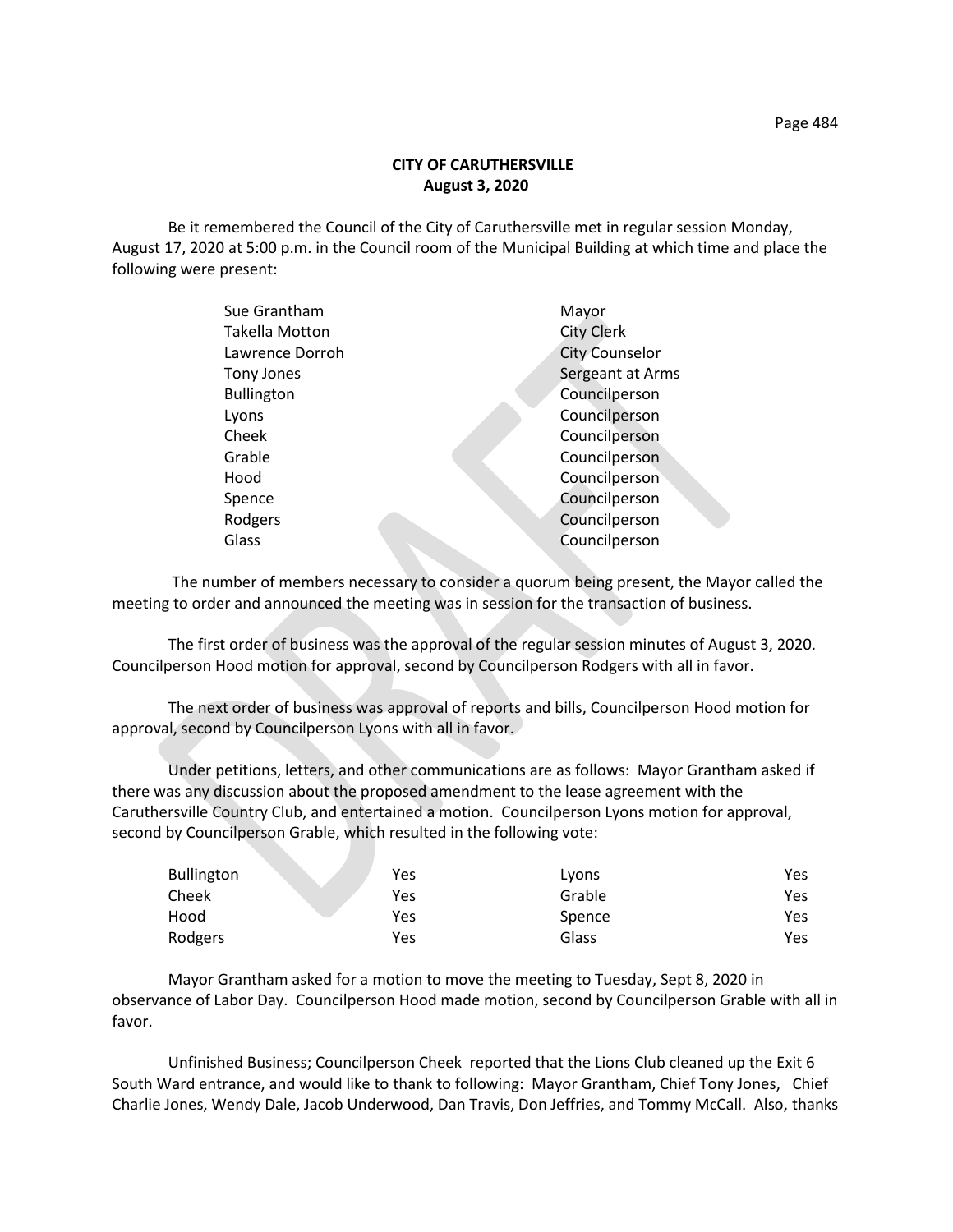## Page 485

to Barry Gilmore and his crew with the preparation by mowing, and MODOT with providing the vests and trash bags.

Councilperson Grable made mention of the Finance Committee meeting that had occurred last week, and a proposed plan of having the starting pay for police officers to go from \$13.25 per hour to \$15.25 per hour. City workers start pay would go from \$10.00 per hour to \$11.50 per with an extra \$1.00 being added for Operators of heavy equipment. Councilperson Grable entertained a motion; Councilperson Hood made motion, second by Councilperson Cheek. There was discussion about looking at the proposals once the June financials were available to see where the budget was setting at. With the motion being on the floor, the results were as follows:

| <b>Bullington</b> | No  | Lyons  | No  |
|-------------------|-----|--------|-----|
| Cheek             | Yes | Grable | Yes |
| Hood              | Yes | Spence | No  |
| Rodgers           | Yes | Glass  | No  |

With there being a tie, Mayor Grantham broke the tie by voting no. Councilperson Lyons stated that the financials could be available by the end of the week. Mayor Grantham stated that once the budget was known that a special meeting could be called if need be.

Police report; Chief Tony Jones reported that heroine and fentanyl is being seen in the community with the possibility of two deaths being attributed to fentanyl. Larry McIntyre Jr. was murdered here in town, and the highway patrol and sheriff department are assisting with the investigation. The community is being asked to come forth with any information they may have.

Fire report; Chief Charlie Jones reported fire calls from August 4, 2020 to August 7, 2020 as follows: 8/4/20; Structure fire at East Haven, 8/6/20; Fire alarm due to dust a Carter's Funeral Home, 8/10/20; Grass fire on Ward due to a cigarette, 8/11/20; Vehicle fire in engine on Rt. U & I55.

Public Works; Paul Shaw reported that FEMA projects with 20<sup>th</sup> St., Stonewall Dr., and South Ward were done. Grand is being started on today, Oak within the next two weeks, and the sinkholes on Ward Ave. The valves have come in for the Water plant, which the crew will work on when there's inclement weather. The well on  $3<sup>rd</sup>$  St. is done, and the tests have been sent off for compliance. Drudging of the Waste Water plant will also start this week. The paving of 20<sup>th</sup> St will start soon, and looks like 9<sup>th</sup> St. will be the last project, because of the depth.

Code Enforcement; Barry Gilmore reported that it's been ongoing communication with Republic and residents with proper usage of the trash cans. The part time workers last day will be Thursday, they'll be going back to school, but the tractor driver will be staying on awhile. The county properties on Chaffin Dr. and 20<sup>th</sup> & Dudley have been mowed. Some of the laborers will start mid- September with the Colorado group. Mr. Gilmore has been talking with landlords about decent rentals; they look to be here a year. At this time the contractors are looking at gutting Wal Mart, and are looking to hire locals. Councilperson Bullington wanted to know if Mr. Gilmore was aware of a couple of properties on Stonewall Dr. that were a nuisance, and he's looking into the problem.